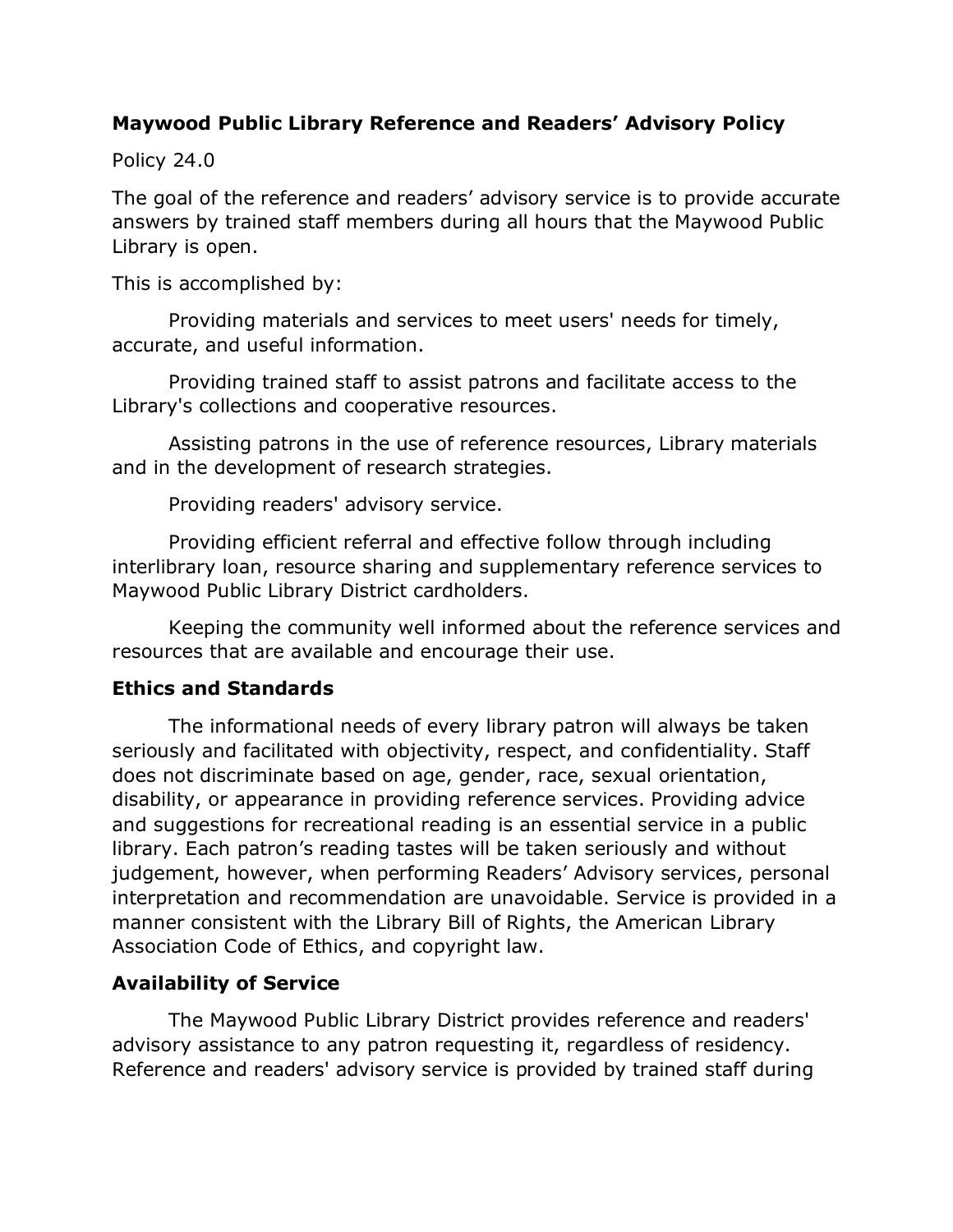all hours that the Library is open. The entire collection is available to patrons of all ages.

Priority is given to in-person requests, however, staff will complete a telephone question that is already in progress before attending to an inperson request. Answering questions has priority over other staff assignments. If information appropriate to the patron's need is not available in the Library, referral will be made to local or regional resources, interlibrary loan, and/or other libraries. Staff will verify that the needed information is available from the source referral. Whenever possible, answers to questions will be provided during the patron's visit or telephone call.

When other patrons are waiting, staff may have to limit the initial amount of time spent serving an individual patron but follow-up attention will be given. Staff will attempt to answer a patron's question within the patron's required deadline. Otherwise, questions usually will be answered, referred, or a status report given within 1 business day. A longer response time will be negotiated with the patron when staff needs additional time to locate the needed information.

# **Providing Service**

Reference staff will use all available sources of information to answer questions. This includes, but is not limited to books, periodicals, electronic databases, the Internet, government agencies, associations, and organizations. Long-distance telephone calls and/or email may be used to answer questions. The Librarian's personal opinion will never be given as fact. While the Librarian will provide sources of information, information will not be interpreted and the Librarian will not offer legal, medical, or tax advice. If it is not possible to answer a question by the above means, questions will be referred to another agency, when appropriate. Staff will guide people doing extensive research or compiling large amounts of information to appropriate sources. Reading and interpretation of materials is the patron's responsibility.

## **Limitations**

Information, particularly in the subject areas of law, medicine, consumer information, religion, politics, and personal finance/tax information, is presented without interpretation, advice, analysis, or personal recommendation.